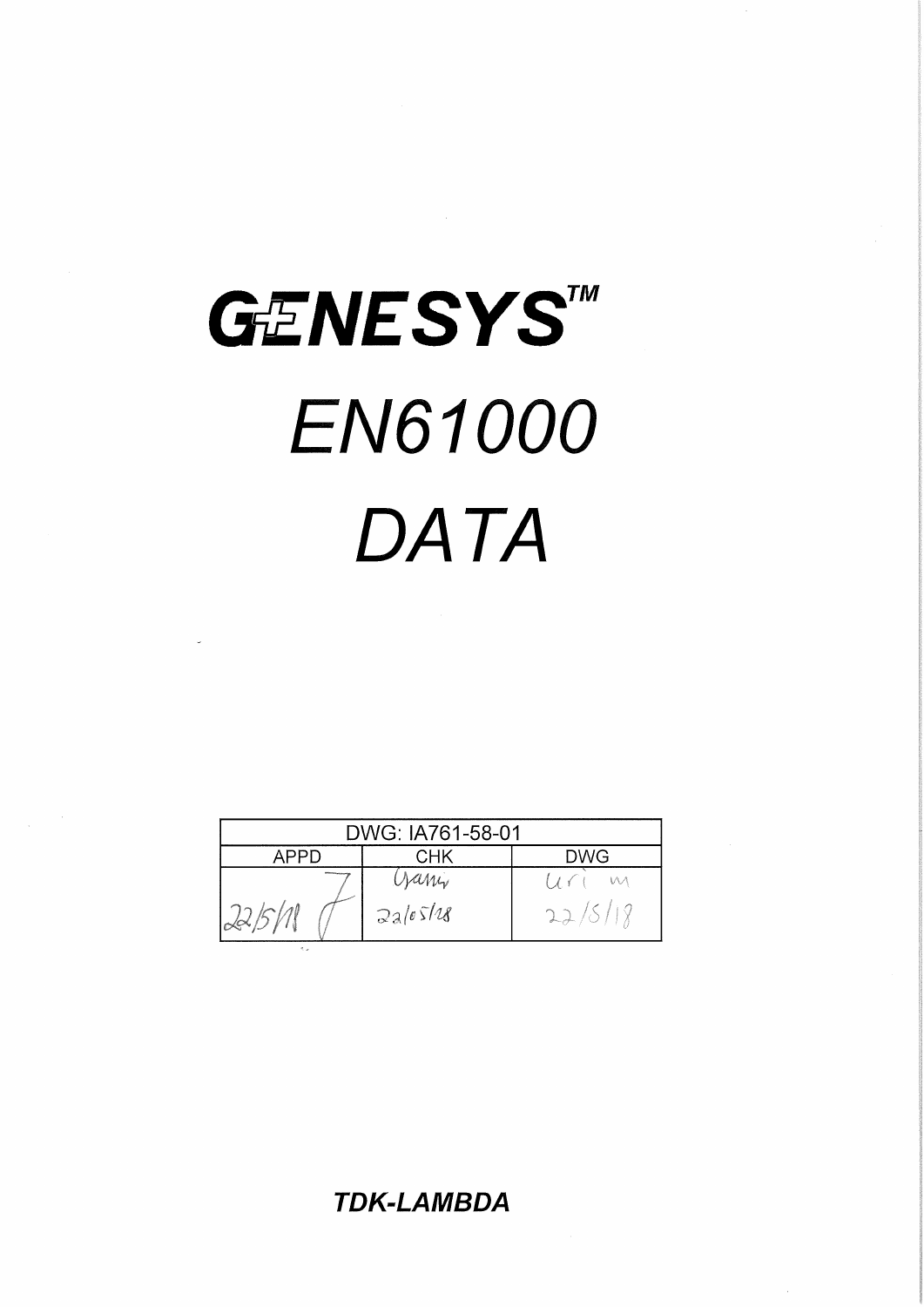# **GENESYS<sup>™</sup> 5kW**

# INDEX PAGE

| 3. Electrical Fast Transient Burst Test EN61000-4-4 R-3      |  |
|--------------------------------------------------------------|--|
|                                                              |  |
| 5. Conducted Susceptibility Test EN61000-4-6 R-5             |  |
|                                                              |  |
| 7. Voltage Dips and Short Interruption Test EN61000-4-11 R-7 |  |

The above data is typical value.

The values are considered to be actual capability data.

# *TDK-LAMBDA*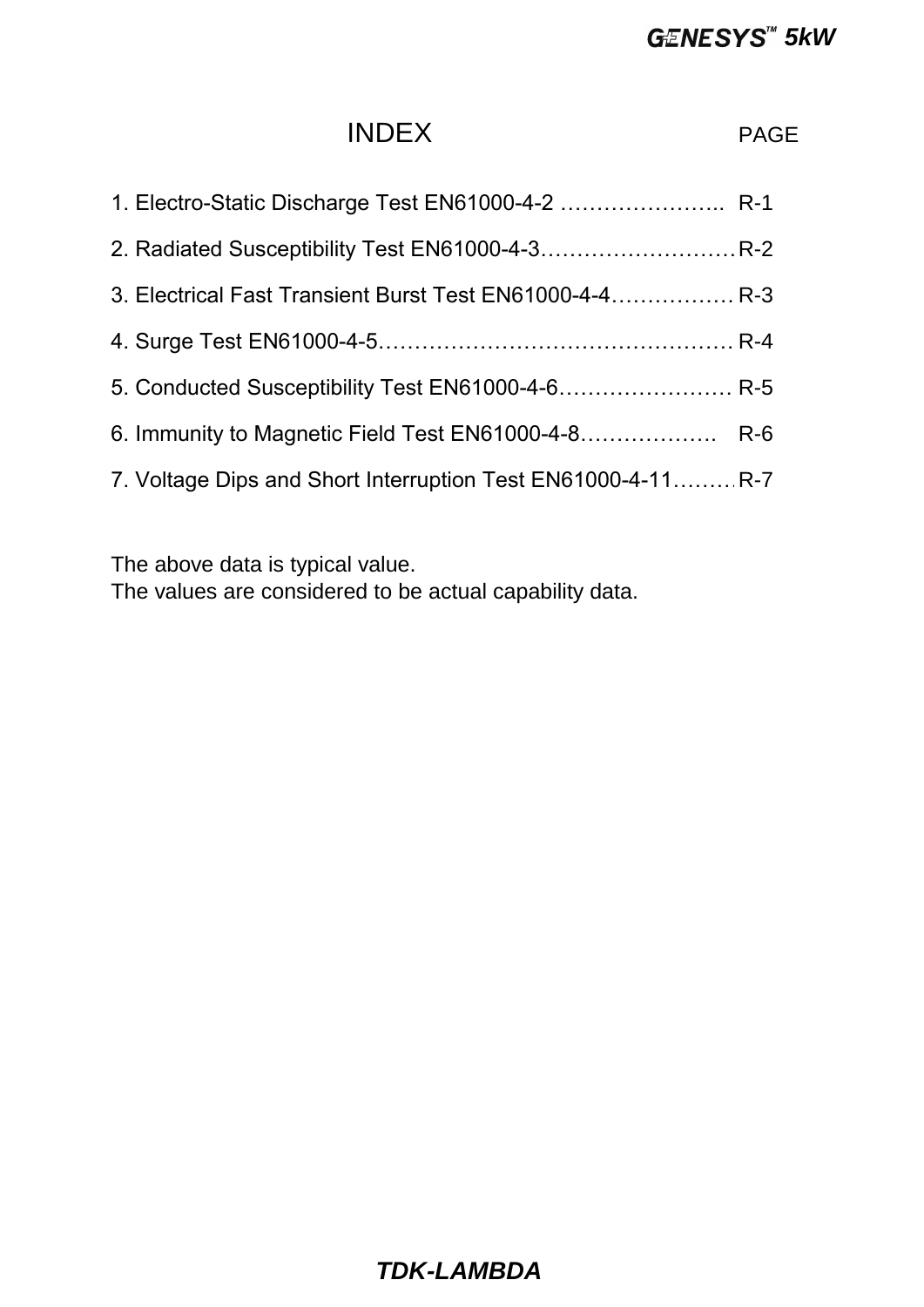# 1-2 List of equipment used

|                         | <b>EQUIPMENT USED</b>                 | <b>MANUFACTURER</b>     | MODEL No.         |
|-------------------------|---------------------------------------|-------------------------|-------------------|
| 1                       | Storage oscilloscope                  | Yokogawa                | <b>DL7100</b>     |
| $\overline{2}$          | Storage oscilloscope                  | Yokogawa                | <b>DL1740</b>     |
| 3                       | Digital multimeter                    | <b>HP</b>               | 34401A            |
| $\overline{\mathbf{4}}$ | Digital power meter                   | Yokogawa                | <b>WT130</b>      |
| 5                       | Digital power meter                   | Yokogawa                | <b>WT230</b>      |
| 6                       | Autotransformer                       | Metrel                  | HSN 260/30        |
| $\overline{7}$          | Autotransformer                       | Metrel                  | HTN 450/20        |
| 8                       | <b>Resistive load</b>                 | <b>NLI</b>              | <b>10V</b>        |
| 9                       | Resistive load                        | <b>NLI</b>              | 600V              |
| 10                      | AC source                             | Chroma                  | 6590              |
| 11                      | <b>ESD simulator system</b>           | <b>NOISEKEN</b>         | <b>ESS2000</b>    |
| 12                      | <b>EFT/B Generator</b>                | <b>TESEQ</b>            | <b>NSG3060</b>    |
| 13                      | <b>Surge Generator</b>                | <b>TESEQ</b>            | NSG3060 CDN3063   |
| 14                      | RF Signal Generator 150kHz-230MHz     | <b>SCHLODER</b>         | CDG-6000          |
| 15                      | <b>Coupling/Decoupling Network</b>    | <b>COMPOWER</b>         | ATTN-6-100W       |
| 16                      | Coupling/Decoupling Network           | <b>SCHLODER</b>         | CDN-RJ45-S        |
| 17                      | <b>Coupling/Decoupling Network</b>    | <b>SCHLODER</b>         | <b>CDN-M4-32A</b> |
| 18                      | <b>Current Injection Probe</b>        | <b>FISCHER</b>          | F-120-9A          |
| 19                      | Anechoic test chamber                 | Hermon Labs             | $AC-2$            |
| 20                      | Antenna, biconical, 20-300MHz, 1kW    | A.H.Systems inc.        | SAS-200/543       |
| 21                      | Antenna, 1-18GHz, 300W                | <b>EMC Test Systems</b> | 3115              |
| 22                      | RF signal generator, 10kHz-1.05GHz    | Fluke                   | 6061A             |
| 23                      | Monitor, field, 10kHz-1GHz, 1-300V/m  | Amplifier Research      | FM1000            |
| 24                      | Coupling-decoupling network according | <b>Hermon Labs</b>      | 50141S1           |
| 25                      | RF amplifier, 500MHz - 1000MHz, 120W  | Hermon Labs             | A-120             |
| 26                      | RF amplifier, 1 to 4 GHz, 55W         | Milmega                 | AS 0104-55/55     |
| 27                      | RF power meter                        | <b>Boonton</b>          | 4200              |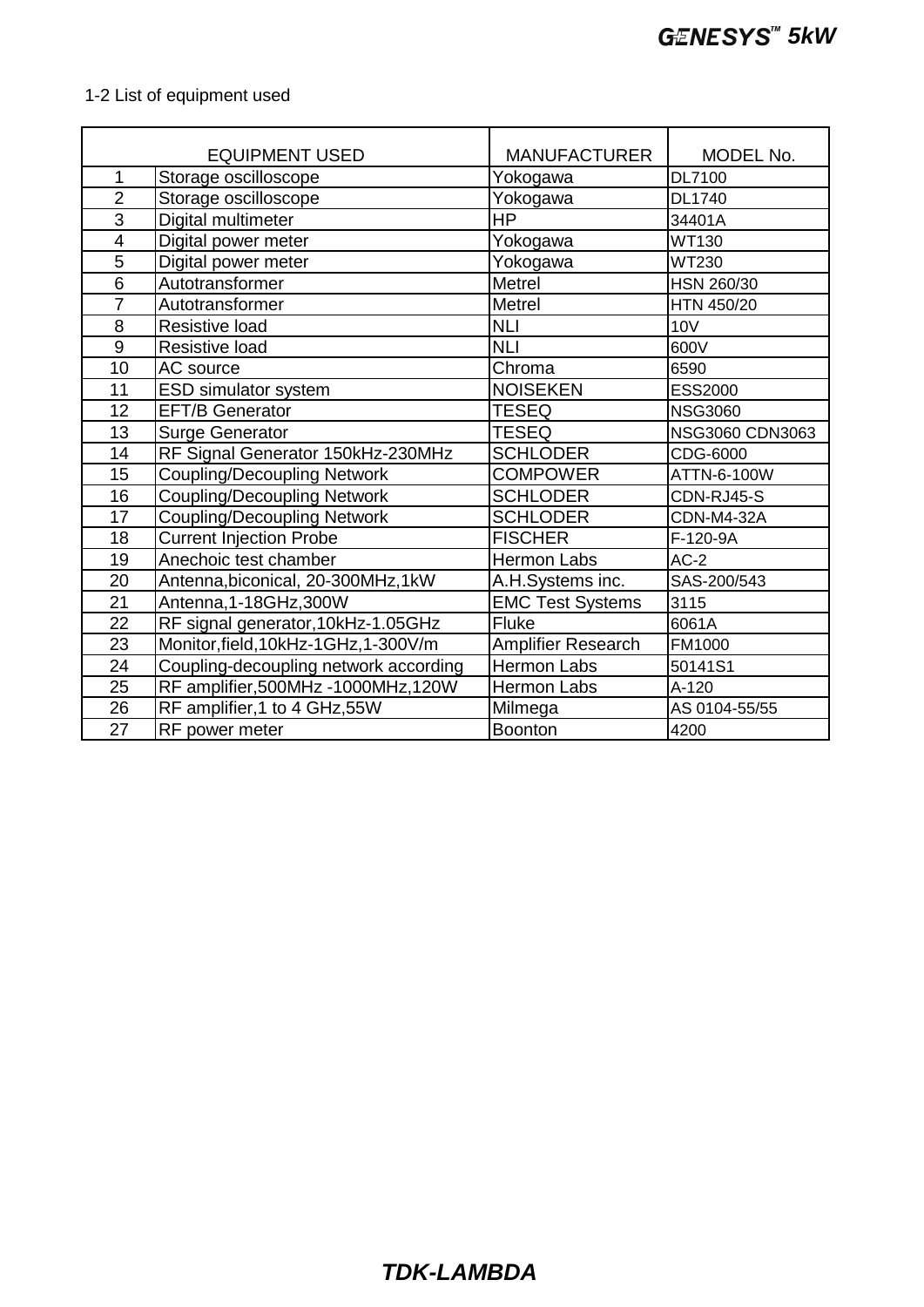# 1. Electrostatic discharge (ESD) (IEC 61000-4-2; EN 61204-3/ IEC 61204-3)

## **(1) Equipment used:**

| <b>ESD simulator system:</b>      | NOISEKEN ESS2000 |
|-----------------------------------|------------------|
| Discharge resistance: $330\Omega$ | Capacitor: 150pF |

#### **(2) Test conditions:**

Input voltage: Rated Output current: 100% Number of tests: 10 Positive/ 10 Pegative Discharge interval: >1 Second

| Output voltage:     | Rated    |
|---------------------|----------|
| Polarity:           | -.+      |
| Discharge interval: | >1 Secon |

#### **(3) Test setup:**

Contact discharge: FG, Case screw Air discharge: Input and Output terminal



#### **(4) Acceptable conditions:**

- 1. Output voltage regulation not to exceed  $\pm$  5% of initial (before test) value during test.
- 2. Output voltage to be within regulation specification after the test.
- 3. Along with 1 and 2, no discharge of fire or smoke, as well as no output failre.

#### **(5) Test result:**

| Contact discharge   |             | Air discharge |                                  |             |             |
|---------------------|-------------|---------------|----------------------------------|-------------|-------------|
| Discharge   G10-500 |             | G600-8.5      | G600-8.5<br>G10-500<br>Discharge |             |             |
| (kV)                |             |               | (kV)                             |             |             |
|                     | <b>PASS</b> | <b>PASS</b>   |                                  | <b>PASS</b> | <b>PASS</b> |
|                     | <b>PASS</b> | <b>PASS</b>   |                                  | <b>PASS</b> | <b>PASS</b> |
|                     |             |               |                                  | <b>PASS</b> | <b>PASS</b> |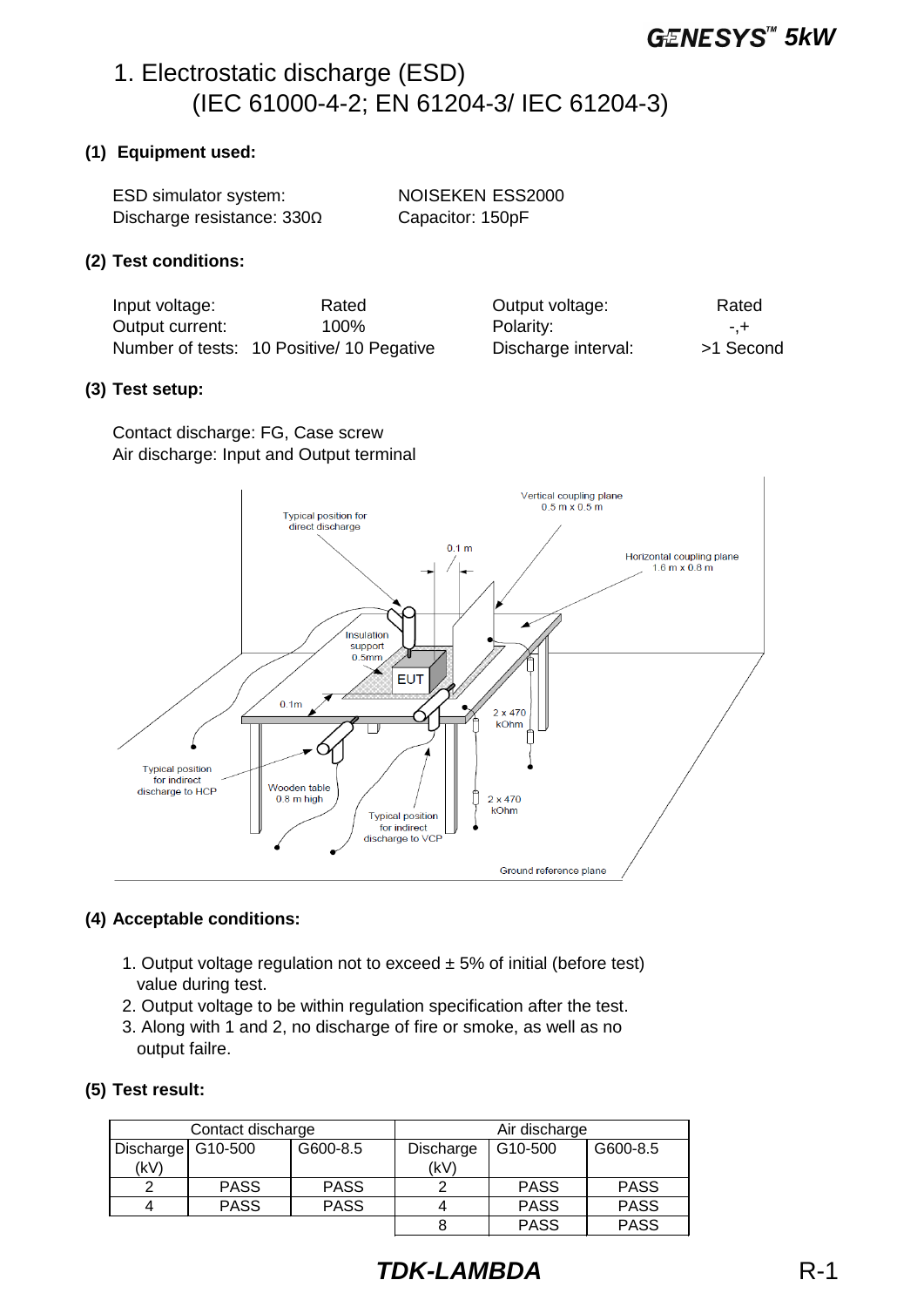# 2. Radiated immunity to radio frequency electromagnetic field (IEC 61000-4-3; EN 61204-3/ IEC 61204-3)

# **(1) Equipment used:**

Anechoic test chamber **Access 19** and the Hermon Labs AC-2 Antenna, biconical, high power 20-300MHz, 1kW A.H.Systems inc. SAS-200/543 Antenna, double-ridged waveguide horn, 1-18GHz, 300W EMC Test Systems 3115 Synthesized RF signal generator, 10kHz-1.05GHz Fluke 6061A Monitor, field, 10kHz-1GHz, 1-300V/m, w/fiberoptic Amplifier Research FM1000 Coupling-decoupling network according to ENV 50141 (S1) Hermon Labs 50141S1 RF amplifier, 500MHz to 1000MHz, 120W **Hermon Labs A-120** RF amplifier, 1 to 4 GHz, 55W Milmega AS 0104-55/55B RF power meter and the state of the Boonton 4200 state and the Boonton 4200 state of the Boonton 4200 state and the Boonton 4200 state and the Boonton 4200 state and the Boonton 4200 state and the Boonton 4200 state and th

## **(2) Test conditions and test setup:**

| Input voltage:             | Rated                                               | Output voltage:                | Rated |
|----------------------------|-----------------------------------------------------|--------------------------------|-------|
| Output current:            | $100\%$                                             | Amplitude Modulated: 80%, 1kHz |       |
| Electromagnetic Frequency: | 80~2700MHz                                          | Ambient temperature: 25°C      |       |
| Sweep Condition:           | $1.5 \times 10^{-3}$ Decade/Second, 1.0 Second Hold |                                |       |



# **(3) Acceptable conditions:**

- 1. Output voltage regulation not to exceed  $\pm$  5% of initial (before test) value during test.
- 2. Output voltage to be within regulation specification after the test.
- 3. Along with 1 and 2, no discharge of fire or smoke, as well as no output failre.

# **(4) Test Result:**

| Frequency<br>(GHz) | <b>Radiated Field</b><br>Strength (Vrms/m) | G <sub>10</sub> -500 | G600-8.5    |
|--------------------|--------------------------------------------|----------------------|-------------|
| $0.08 - 1$         |                                            | <b>PASS</b>          | <b>PASS</b> |
| $1.4 - 2$          |                                            | <b>PASS</b>          | <b>PASS</b> |
| $2 - 27$           |                                            | <b>PASS</b>          | <b>PASS</b> |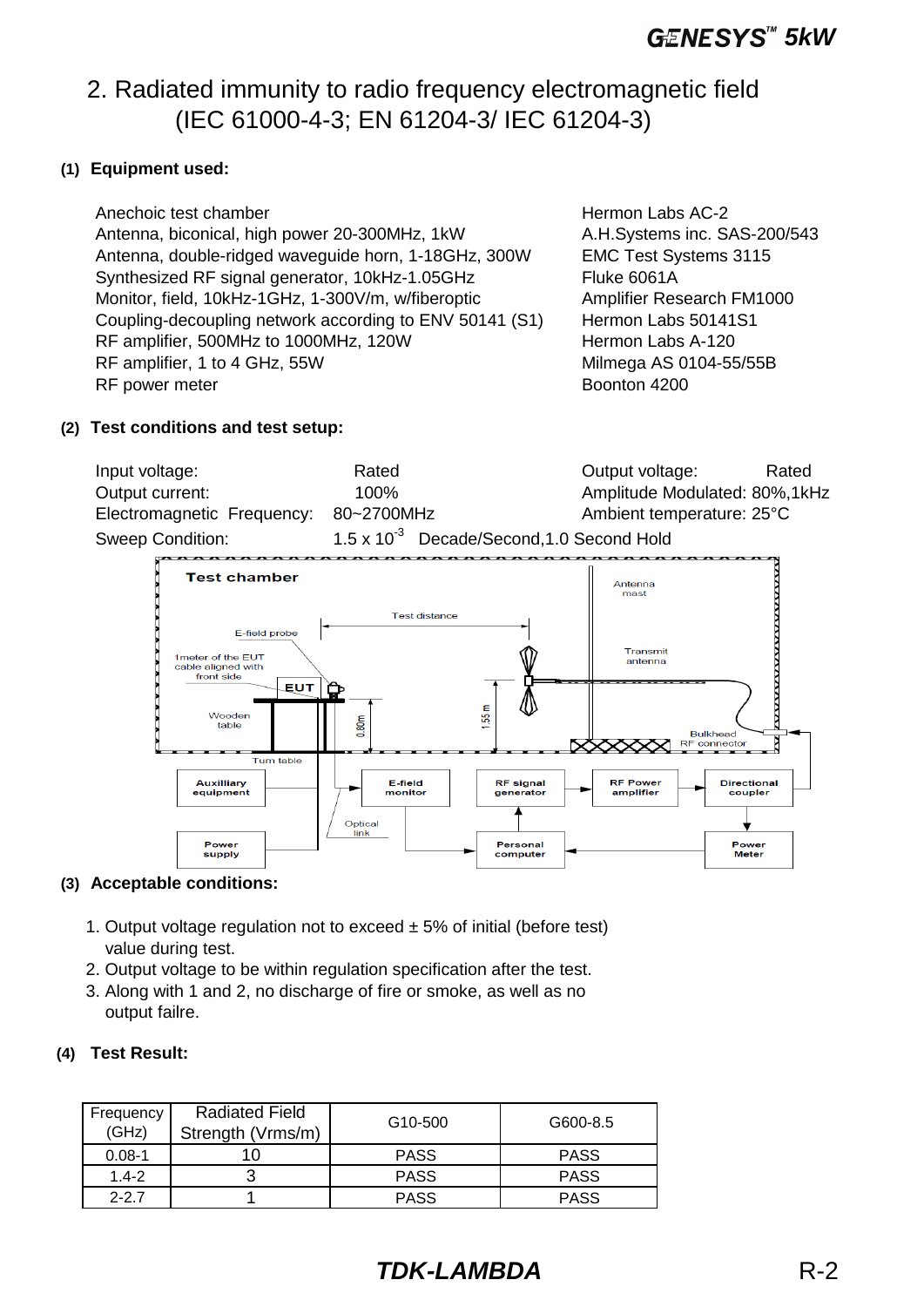# 3. Eelectrical fast transient/ burst (EFT/ B) (IEC 61000-4-4; EN 61204-3/ IEC 61204-3)

# **(1) Equipment used:**

EFT/B Generator: TESEQ NSG3060

# **(2) Test conditions:**

| Input voltage:   | Rated   | Output voltage:<br>Rated  |
|------------------|---------|---------------------------|
| Output current:  | 100%    | 1 minute<br>Test time:    |
| Polarity:        | $- +$   | Ambient temperature: 25°C |
| Number of tests: | 3 times |                           |

## **(3) Test setup**



# **(4) Acceptable conditions:**

- 1. Output voltage regulation not to exceed  $\pm$  5% of initial (before test) value during test.
- 2. Output voltage to be within regulation specification after the test.
- 3. Along with 1 and 2, no discharge of fire or smoke, as well as no output failre.

## **(5) Test result:**

| Test Voltage (kV) | Repitition Rate (kHz) | G <sub>10</sub> -500 | G600-8.5    |
|-------------------|-----------------------|----------------------|-------------|
|                   |                       | <b>PASS</b>          | <b>PASS</b> |
|                   | 100                   | <b>PASS</b>          | <b>PASS</b> |

# *TDK-LAMBDA* R-3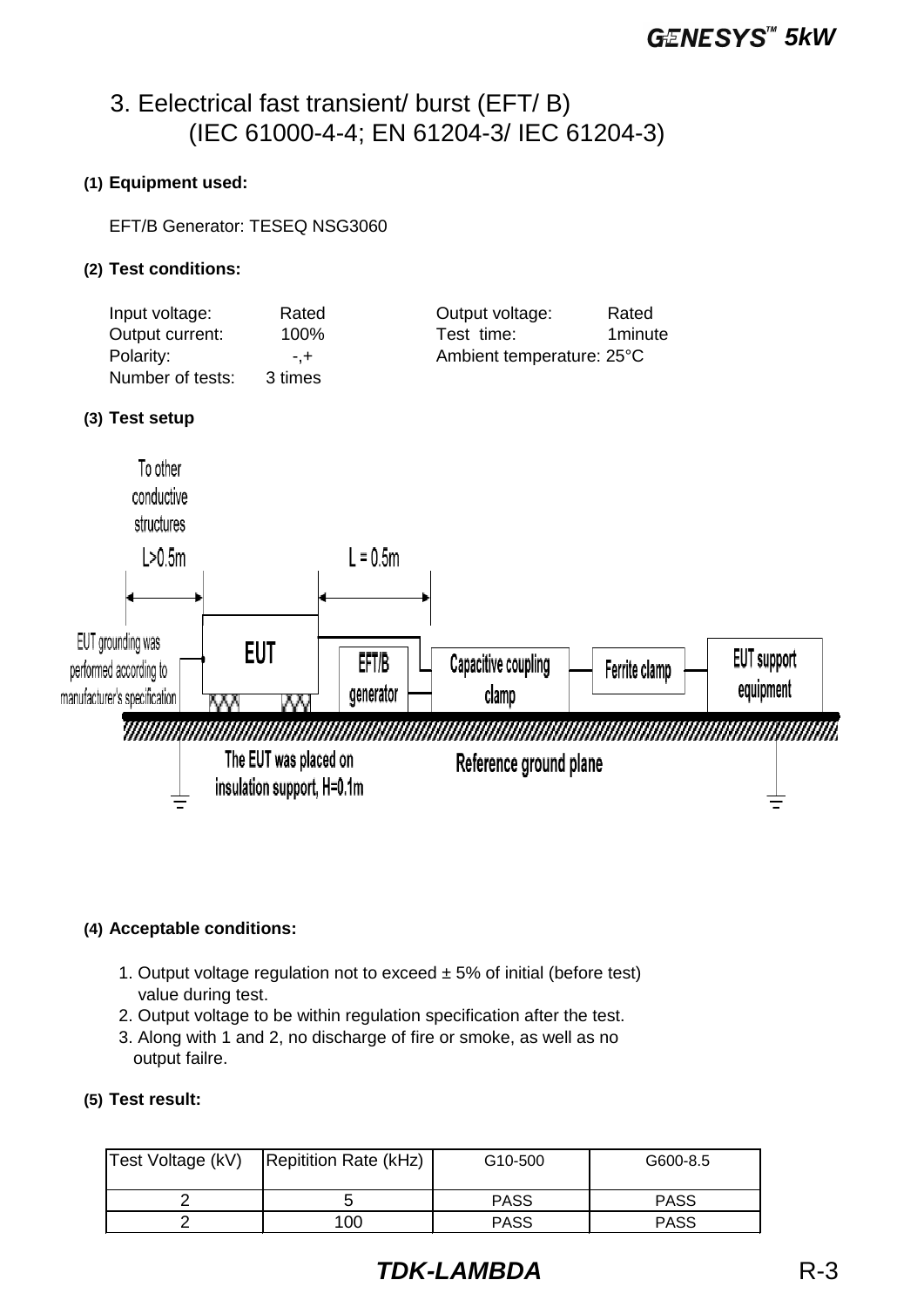# 4. Conducted immunity to voltage surges (IEC 61000-4-5; EN 61204-3/ IEC 61204-3)

#### **(1) Equipment used:**

| Surge Generator:      | TESEQ - NSG3060 CDN3063 |
|-----------------------|-------------------------|
| Coupling impedance:   | Common - 12 OHm         |
|                       | Normal - 2 OHm          |
| Coupling capacitance: | Common - 9uF            |
|                       | Normal - 18uF           |
| Coupling network:     | SCHLODER - CDN-M4-32A   |

#### **(2) Test conditions and test setup:**

| Input voltage:  |   |
|-----------------|---|
| Output current: |   |
| Polarity:       |   |
| Phase:          | 0 |

Rated **Output voltage:** Rated 100% Number of tests: 5 times -,+ Mode: Common, Normal Phase: 0,90 DEG. Ambient temperature: 25°C







₹

**Earth reference** 

**Differential mode** 

# **(3) Acceptable conditions:**

- 1. Output voltage regulation not to exceed  $\pm$  5% of initial (before test) value during test.
- 2. Output voltage to be within regulation specification after the test.
- 3. Along with 1 and 2, no discharge of fire or smoke, as well as no output failre.

#### **(4) Test Result:**

| Test Voltage (kV) | G10-500 | G600-8.5 | Test Voltage G10-500 |             | G600-8.5    |
|-------------------|---------|----------|----------------------|-------------|-------------|
| Common            |         |          | Normal               |             |             |
| ח ר<br>2.U        | PASS    | PASS     | 0. ا                 | <b>PASS</b> | <b>PASS</b> |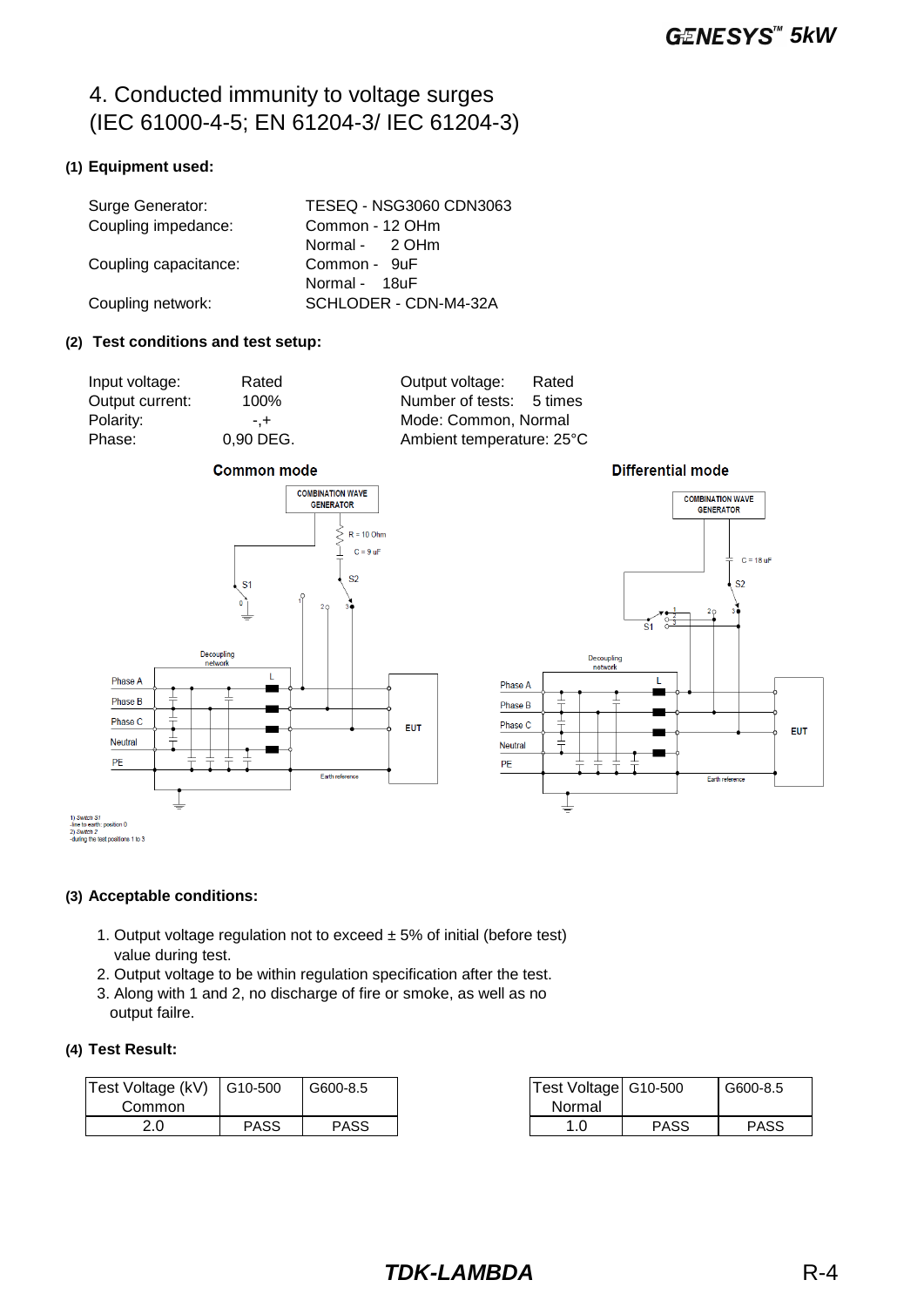# 5. Conducted immunity to disturbances by radio frequency field (IEC 61000-4-6; EN 61204-3/ IEC 61204-3)

# **(1) Equipment used:**

RF Signal Generator 150kHz-230MHz SCHLODER CDG-6000 Coupling/Decoupling Network SCHLODER CDN-RJ45-S Coupling/Decoupling Network SCHLODER CDN-M4-32A

# **(2) Test condition:**

Ambient temperature:  $25^{\circ}$ C Freq. range:  $0.15 \sim 80$ MHz Output current: 100% DWELL Time: 2.8s Output voltage: Rated Freq. step: 1% of current freq.

Input voltage: Rated Type of modulation: AM 80% @ 1kHz

# **(3) Test setup:**



# **(4) Acceptable conditions:**

- 1. Output voltage regulation not to exceed  $\pm$  5% of initial (before test) value during test.
- 2. Output voltage to be within regulation specification after the test.
- 3. Along with 1 and 2, no discharge of fire or smoke, as well as no output failure.

#### **(5) Test result:**

| Voltage Level (Vrms) | G10-500     | G600-8.5    |
|----------------------|-------------|-------------|
|                      | <b>PASS</b> | <b>PASS</b> |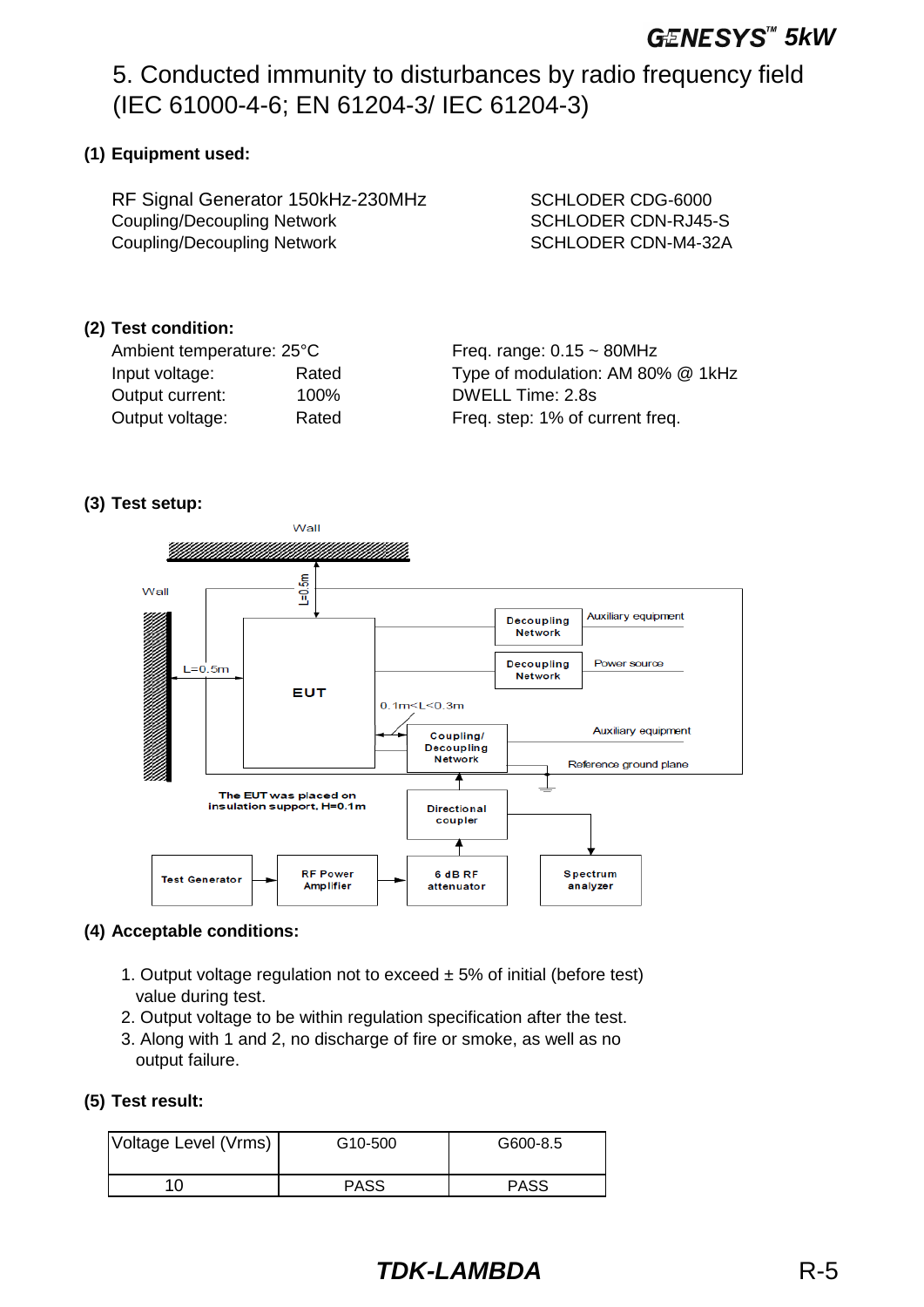# 6. Radiated immunity to power frequency magnetic field (IEC 61000-4-8; IEC 61204-3)

# **(1) Equipment used:**

| <b>Current Generator:</b> | F-1000-4-8-125A      | FCC |
|---------------------------|----------------------|-----|
| Magnetic Loop:            | F-1000-4-8/9/10-L-1M | FCC |

## **(2) Test Condition:**

| Input voltage:            | Rated | Duration: 10 min    |
|---------------------------|-------|---------------------|
| Output current:           | 100%  | Freq.: 50Hz & 60 Hz |
| Output voltage:           | Rated |                     |
| Ambient temperature: 25°C |       |                     |

#### **(3) Test setup:**



#### **(4) Acceptable conditions:**

- 1. Output voltage regulation not to exceed  $\pm$  5% of initial (before test) value during test.
- 2. Output voltage to be within regulation specification after the test.
- 3. Along with 1 and 2, no discharge of fire or smoke, as well as no output failre.

# **(5) Test result:**

| <b>Position</b>             | Strenght of magnetic field (A/m) | G10-500/G600-8.5 |
|-----------------------------|----------------------------------|------------------|
| Vertical                    |                                  | PASS             |
| Vertical at 90 <sup>0</sup> | 30                               | <b>PASS</b>      |
| Horizontal                  | חר                               | <b>PASS</b>      |